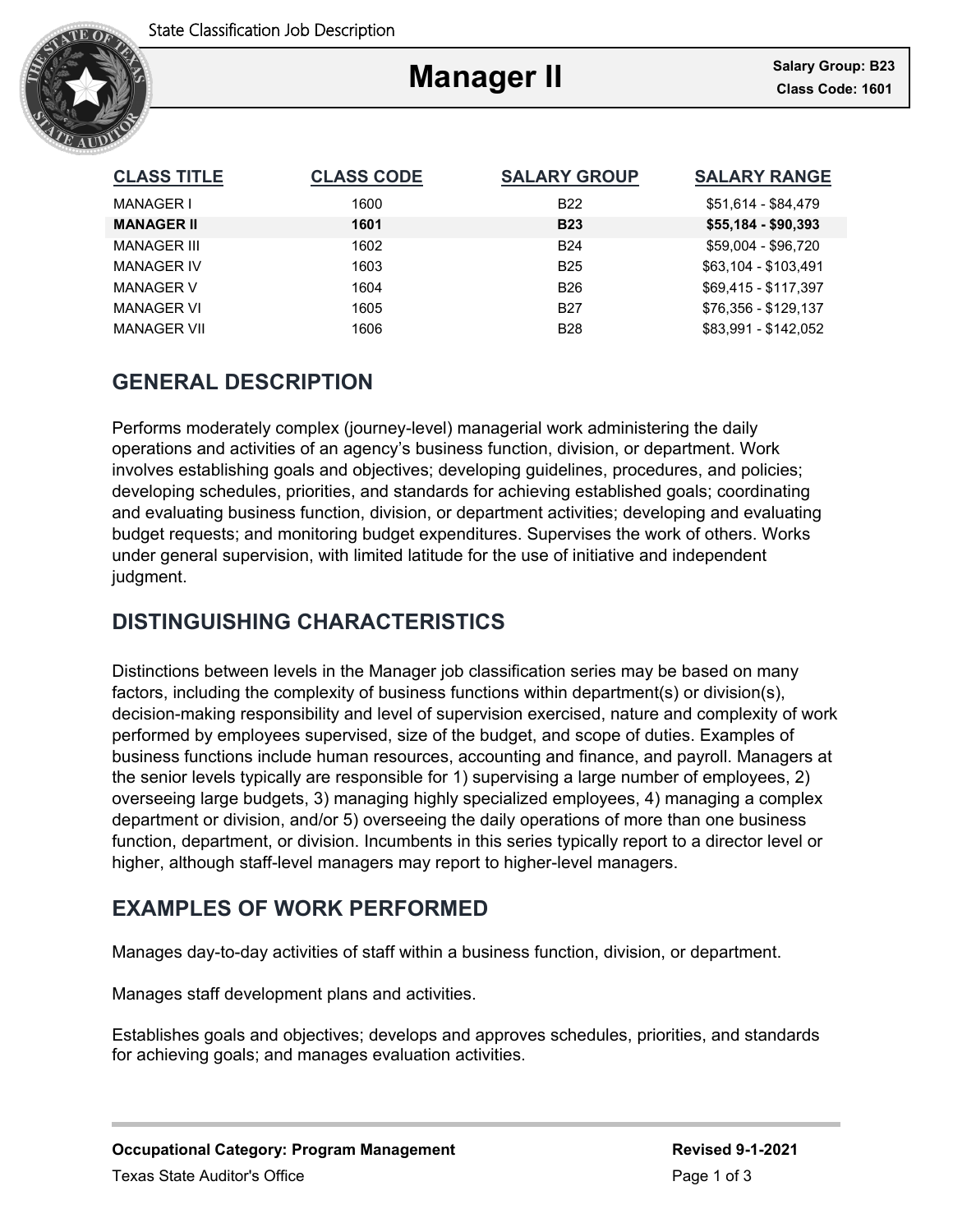Develops and implements techniques for evaluating business function, division, or department activities.

Develops and evaluates budget requests, monitors budget expenditures, and makes adjustments as necessary.

Develops and evaluates policies and procedures; and monitors compliance with policies and procedures.

Identifies areas of needed change and makes recommendations to improve operations.

Provides technical expertise and guidance regarding questions related to the business function, division, or department.

Prepares management and productivity reports; and reviews and approves documents and reports developed by employees to ensure professional quality and appearance, appropriate content, consistency, and responsiveness.

May plan and develop a budget for a business function, division, or department.

May confer with executive management to develop strategic plans and long- and short-term goals for the department.

May manage the preparation, development, review, and revision of legislation.

Supervises the work of others.

Performs related work as assigned.

### **GENERAL QUALIFICATION GUIDELINES**

### **EXPERIENCE AND EDUCATION**

Experience in the management of a business function, division, or department relevant to the assignment. Graduation from an accredited four-year college or university with major course work in a field relevant to the assignment is generally preferred. Experience and education may be substituted for one another.

#### **KNOWLEDGE, SKILLS, AND ABILITIES**

Knowledge of local, state, and federal laws and regulations relevant to a business function, division, or department; and the principles and practices of public administration and management.

Skill in using logic and reasoning to identify the strengths and weaknesses of alternative solutions, conclusions, or approaches to problems; and the use of a computer and applicable software.